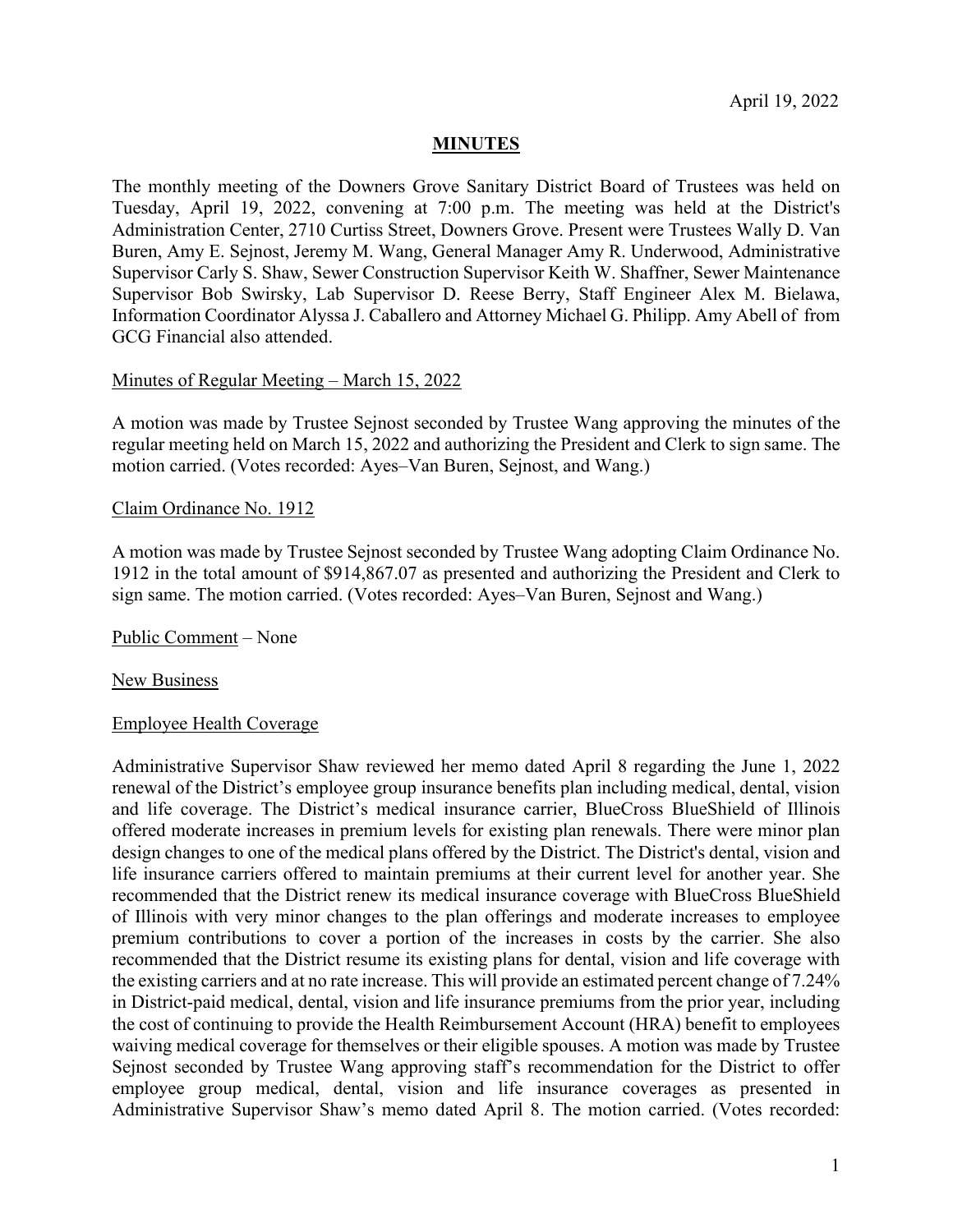Ayes-Van Buren, Sejnost and Wang).

## Operations Report – Collection System Programs

Sewer Maintenance Supervisor Swirksy presented an operations report reviewing the District's Repair Assistance and Inflow and Infiltration Removal Programs.

## Contract Award – Building Sanitary Service Repair

General Manager Underwood reviewed the bids received on March 29 for the Building Sanitary Service Repair contract. The contract is structured to allow annual renewals for up to 5 years, with annual unit price increases tied to the Consumer Price Index (CPI). Two bids were received. She recommended that the contract be awarded to the lowest responsible, responsive bidder Uno Construction Inc. of Downers Grove, Illinois in the amount of \$1,429,766 for the first year. A motion was made by Trustee Sejnost seconded by Trustee Wang to award the Building Sanitary Service Repair contract to the lowest responsible, responsive bidder, Uno Construction Inc., in the amount of \$1,429,766 and to authorize the General Manager and Assistant Clerk to sign the same. The motion carried. (Votes recorded: Ayes—Van Buren, Sejnost and Wang.)

## Contract Award – Outfall Sewer Sag Repair

General Manager Underwood reviewed the bids received on March 29 for the Outfall Sewer Sag project. Four bids were received. She recommended that the contract be awarded to the lowest responsible, responsive bidder Archon Construction of Addison, Illinois in the amount of \$805,092. A motion was made by Trustee Sejnost seconded by Trustee Wang to award the contract for outfall sewer sag repair project to the lowest responsible, responsive bidder, Archon Construction, in the amount of \$805,092 and to authorize the General Manager and Assistant Clerk to sign the same. The motion carried. (Votes recorded: Ayes—Van Buren, Sejnost and Wang.)

## Contract Award – 2022 Sewer Televising

General Manager Underwood reviewed the bids received on March 29 for the 2022 sewer televising contract. Four bids were received. She recommended that the contract be awarded to the lowest responsible, responsive bidder Sewertech LLC of Schaumburg, Illinois in the amount of \$139,473.30. A motion was made by Trustee Wang seconded by Trustee Sejnost to award the contract for the 2022 sewer televising to the lowest responsible, responsive bidder, Sewertech LLC, in the amount of \$139,473.30 and to authorize the General Manager and Assistant Clerk to sign the same. The motion carried. (Votes recorded: Ayes—Van Buren, Sejnost and Wang.)

## Annual Unsewered Area Plan Update for 2022

Staff presented the District's Unsewered Area Plan Updates for 2022. This year's revision updates the cost estimates in the plan to reflect increases in the construction cost index and the current construction bidding environment. It also includes revised quantities and other information in the Downers Grove Garden sub-area to reflect 2021 new sewer construction in Woodward and 63rd Street sub-basin along Woodward Ave. A motion by Trustee Sejnost seconded by Trustee Wang was made approving the annual Unsewered Area Plan update as presented. The motion carried. (Votes recorded: Ayes—Van Buren, Sejnost and Wang.)